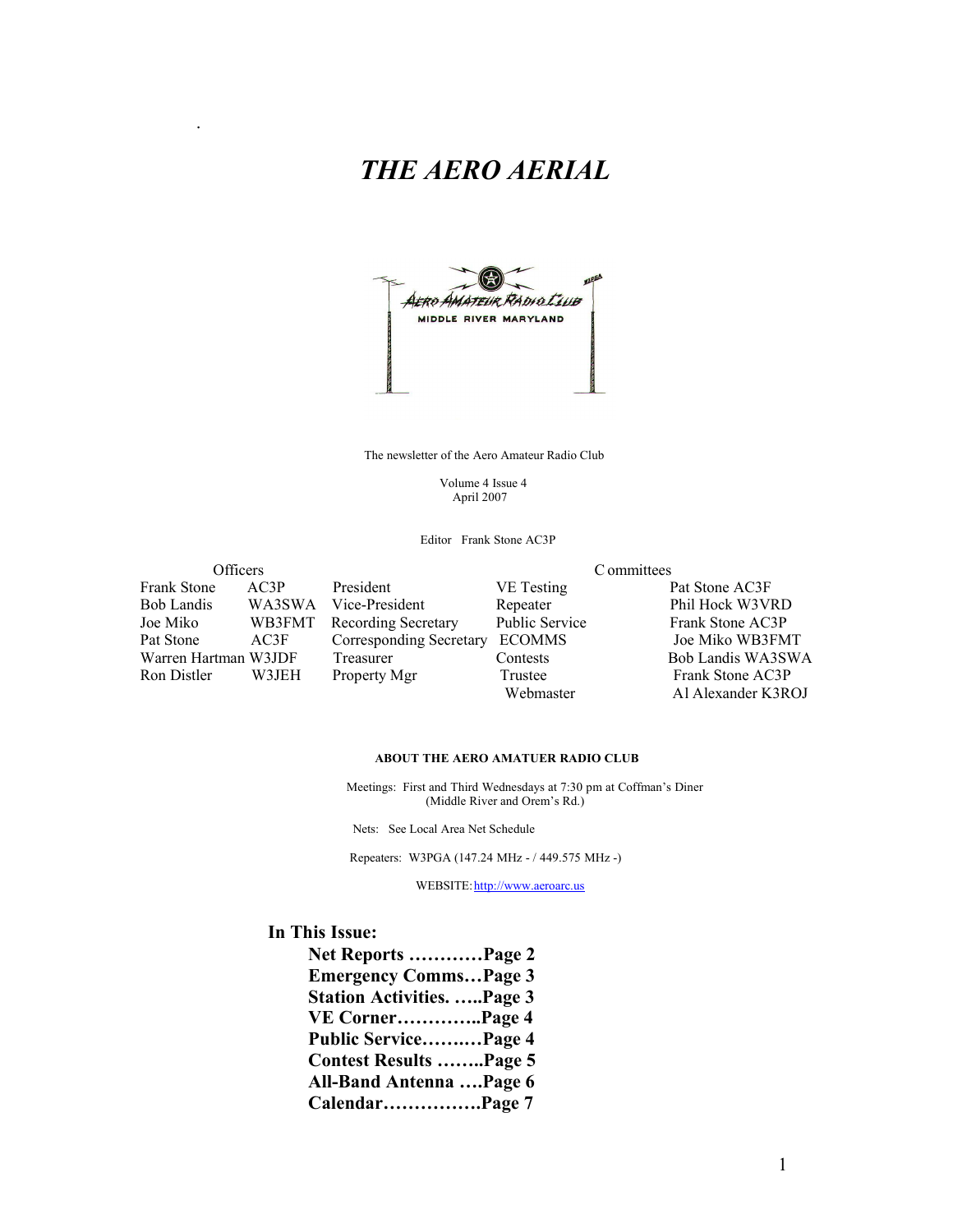#### **LOCAL AREA NETS**

| Day |                      | Time              | <b>Frequency (MHz) NET NAME</b> |                                  |  |
|-----|----------------------|-------------------|---------------------------------|----------------------------------|--|
|     | Daily                | $9 - 10$ am       | 147.03                          | <b>ORIOLE</b> Net                |  |
|     | Daily                | $6 - 6:30$ pm     | 3.820                           | Maryland Emergency Phone Net     |  |
|     | Daily                | $6:30 - 7$ pm     | 146.670                         | <b>Baltimore Traffic Net</b>     |  |
|     | Daily                | 7 pm and 10 pm    | 3.643                           | Maryland/DC/Delaware Traffic Net |  |
|     | 2 <sup>nd</sup> Tues | $7:30 \text{ pm}$ | 146.670                         | Baltimore County RACES Net       |  |
|     | $2nd$ Wed.           | 8 pm              | 28.445                          | <b>AERO ARC Net</b>              |  |
|     | $4th$ Wed            | 8 pm              | 147.240                         | <b>AERO ARC Net</b>              |  |
|     | $5th$ Wed.           | 8 pm              | 449.575                         | <b>AERO ARC Net</b>              |  |
|     |                      |                   |                                 |                                  |  |

# **Net Reports**

2 Meter Net: WB3FMT(NCS) K3ROJ KB3KRW W3JEH

10 Meter Net: WB3FMT (NCS) AC3P W3VRD KB3RMX AC3F KB3KRW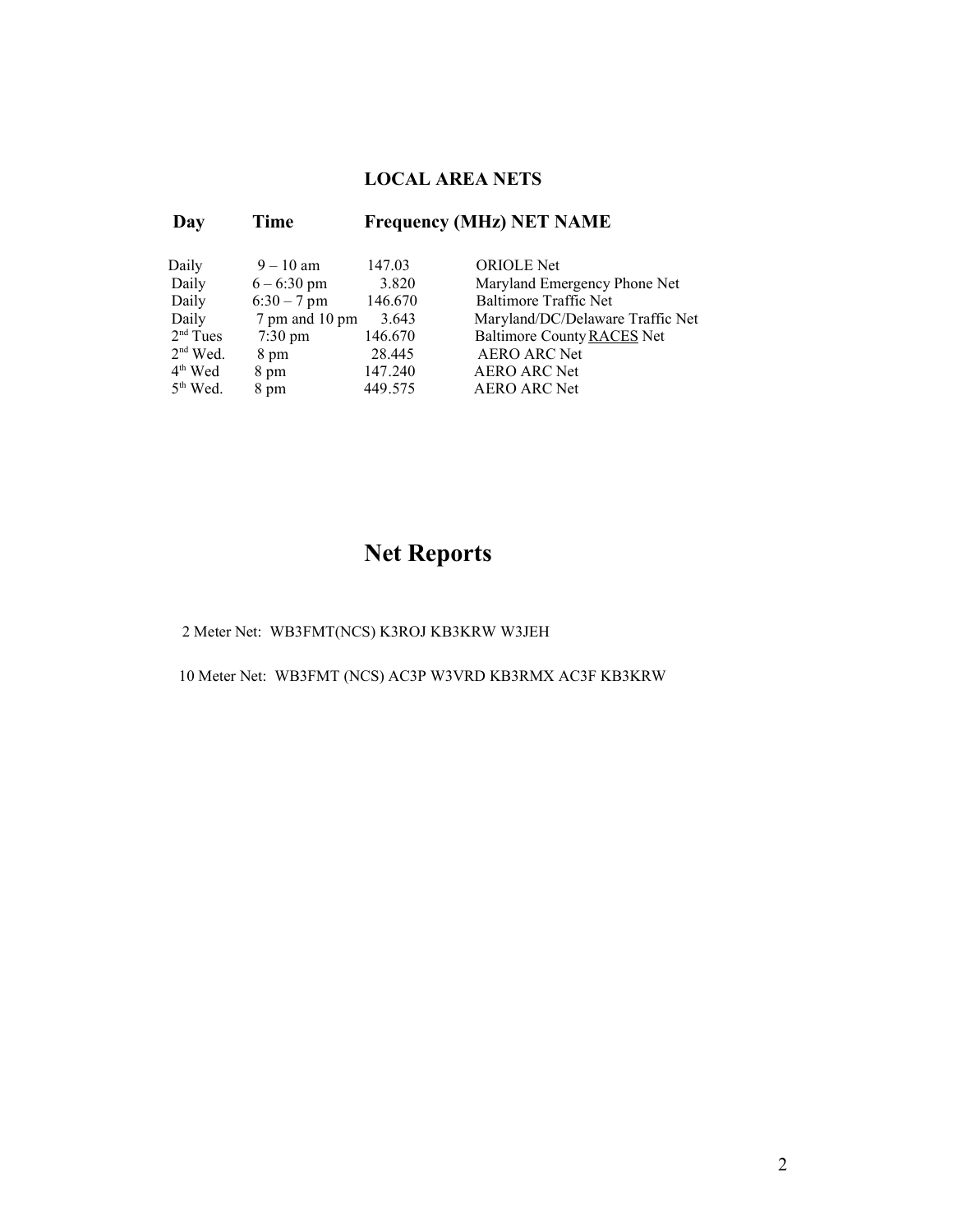# **Emergency Communications**



Jim Cundiff, KB3GFC has stepped down as Baltimore County ARES® Emergency Coordinator. Joe WB3FMT has also resigned as Assistant Emergency Coordinator.

Over the past year the role of ARES® in County ECOMM plans has been reduced to the point that there has been no significant role for the organization to play. Most of the functions formerly played by ARES® are now being done by RACES.

RACES conducted a COMEX on the second Tuesday in March. Aero was well represented with AC3P at Franklin Square Hospital, KB3KRW at St. Joseph's Hospital and WB3FMT at Shepard-Pratt Hospital.

## **Station Activities**

The recent ice storm damaged the 6 meter squalo at AC3P/AC3F QTH. KB3JDE is working on get his 10 meter radio on the air. W3VRD restored a Hallicrafters S-88. W3JEH is busy with studies.

.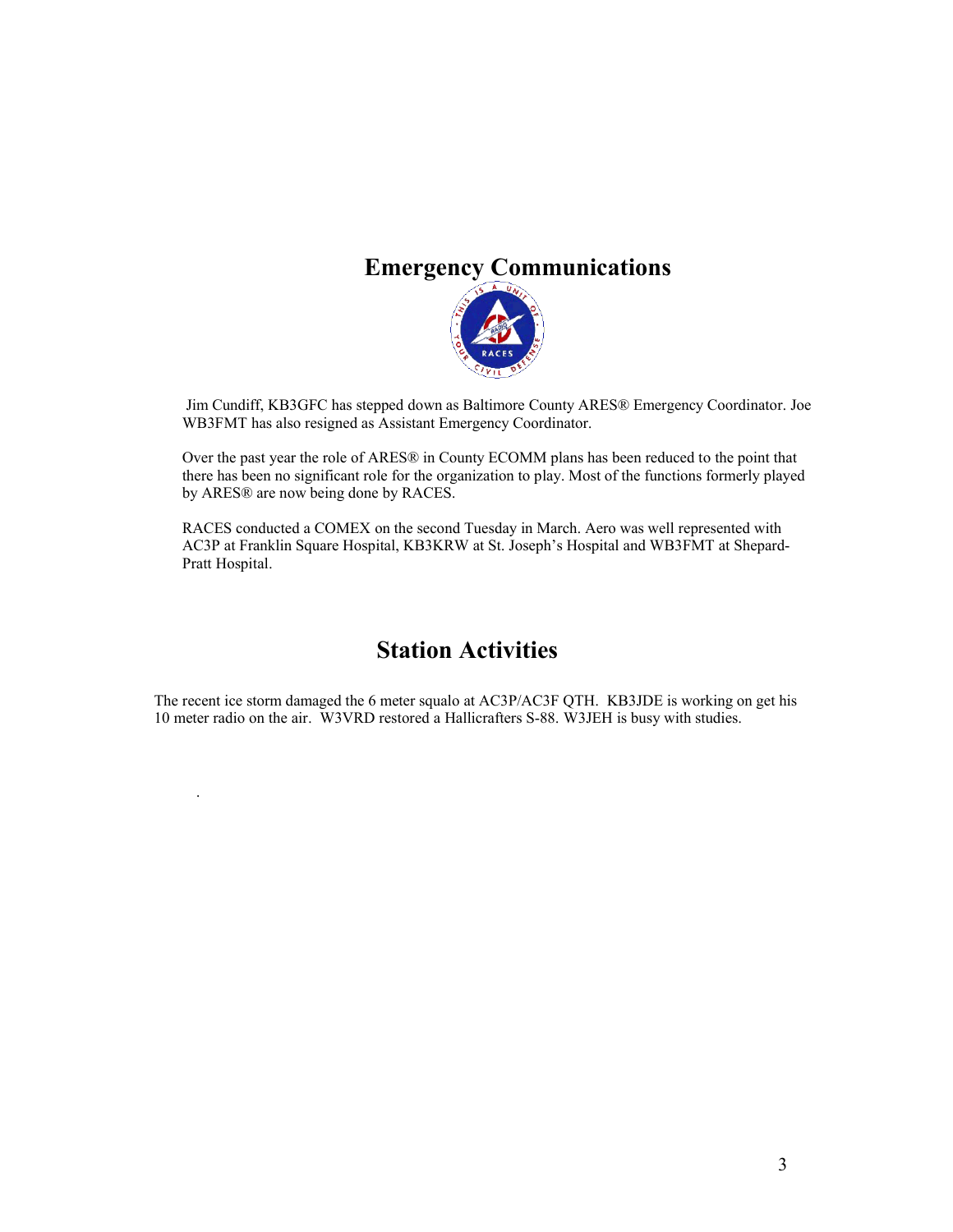### VE Corner



On Februeary 23 at 12:01 a.m. the Morse Code (Element 1) requirement was laid to rest. The following day a special Paper Upgrade Session was held in expectation of an onslaught of Techs holding CSCE for General.

Only 6 applicants showed up.

Thanks to AC3P KB3KRW K3ROJ K3YGC KB3RMX and KB3KRV for helping with the effort.

## **Public Service**

April opens the Public Service Season for 2007. On Sunday April  $29<sup>h</sup>$  the annual March of Dimes Walk will take place starting and ending at Phillip's Seafood on Fort Ave. To help with this event contact the Baltimore Amateur Radio Club by email, w3ft@arrl.net.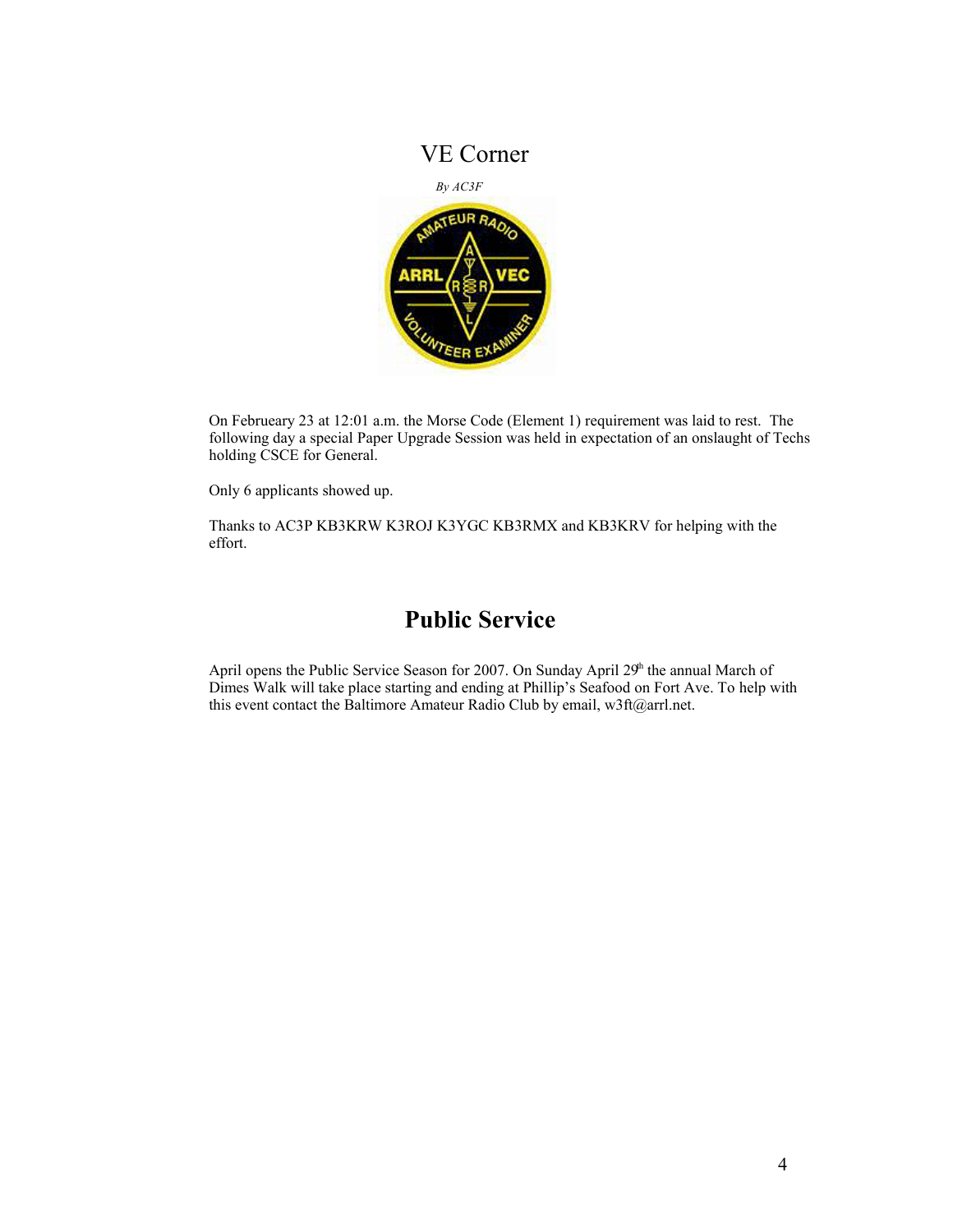# RESULTS for the 2007 Running of The CLUB's Operating Contest: 20 DAYS AND 20 NIGHTS OF FUN

**The club's 2007 operating contest took place during the first 20 days and nights of January and the winner's results were truly amazing!**

**Leading all participants by a significant margin, Doug, KB3KRW won hands down with a score of 911 points! Doug logged a total of 127 QSO's, dividing his attention evenly between CW and phone work on nearly every HF band and 2 meters! Participation in both the CW and phone weekends of the North American QSO Party (NAQP) added significantly to Doug's score in our club contest. With so many Q's, Doug was able to coral bonus points for working stations in each US time zone, each US call district and those stations having suffix letters beginning with every letter of the alphabet! Congratulations to Doug! As part of his** *'prize'***, Doug will run next year's contest.**

**Other scoring included…**

- **Bob, ND3D with 554 points and 72 Q's using 20 meter CW QRP,**
- **Phil, W3VRD with 129 points and 33 Q's using 2, 6, 15 and 17 meter phone as well as 30 and 40 meter CW,**
- **Frank, AC3P with 57 points and 11 Q's using 40 and 80 meter CW, and**
- **Bob, WA3SWA with 56 points and 9 Q's using 20 meter PSK and 15 meter phone.**

**Congratulations to all the participants and good luck next year!** 

**Bob, ND3D**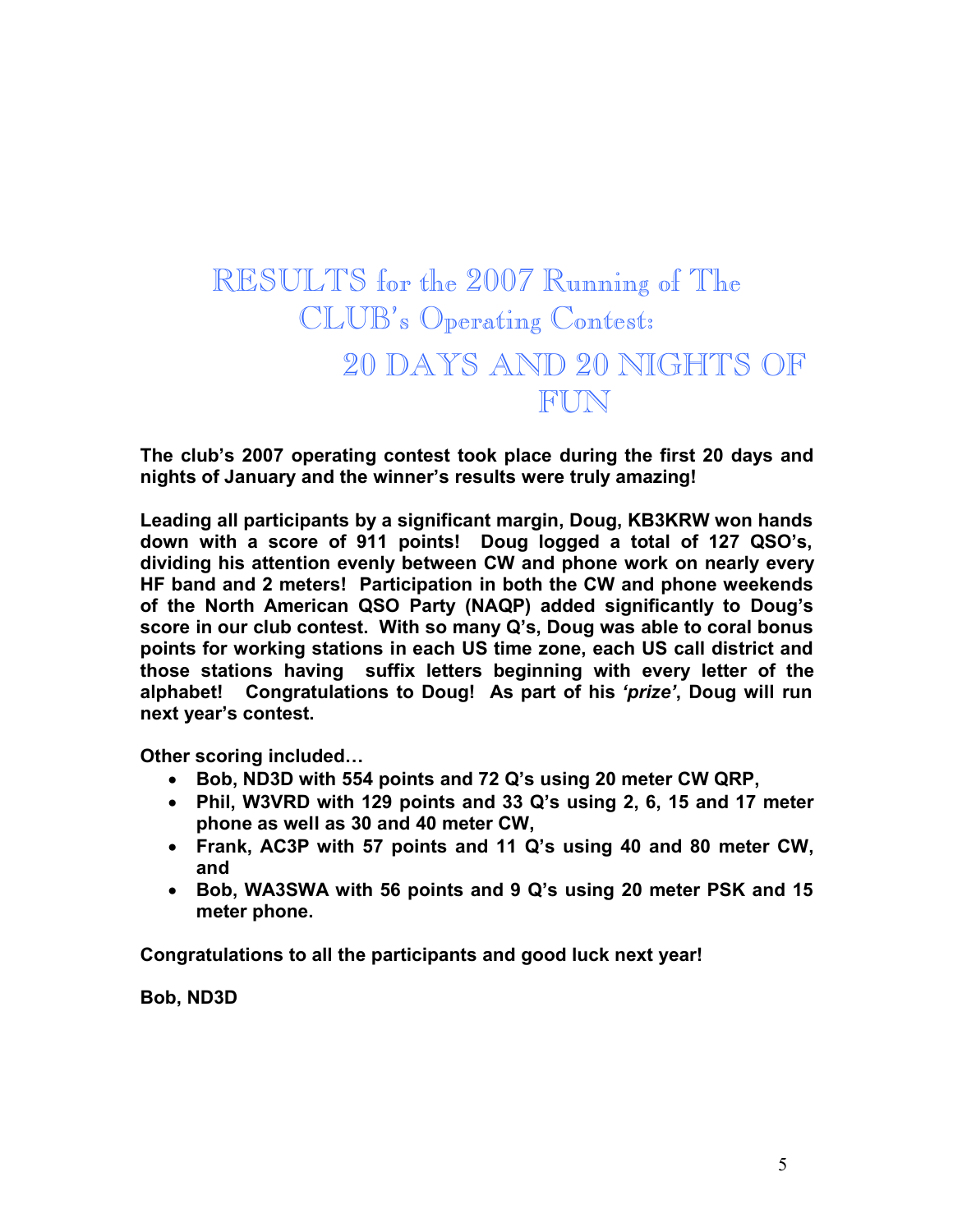#### **The ACME All-Bander Antenna**

*By Joe Coyote, W1LEY* 

Every amateur has sought the "holy grail" of the perfect antenna. Such an antenna would keep an impedance of 50 ohms across the band and allow maximum transmitter output. Another plus would be that the antenna could be mounted just about anywhere, for mobile or fixed operation.

Enter the a perfect antenna, the ACME All-BANDER. It's compact, even stealthy. It is resonant across all hambands and produces an S.W.R. of 1:1 from 160 meters to 70 centimeters and beyond. It's guaranteed to keep the finals of any ham rig happy even without a trans-match.

The ACME ALL-BANDER uses a patented circuit housed in an enclosure to protect it from the elements. It can be mounted vertically or horizontally. As a mobile it's very low profile and can easily maneuver low clearance parking garages.



*The All-Bander Vertically Mounted The All-Bander Mobile*



 This antenna is exceptionally good at filtering out noise even in areas of BPL and spark plug RFI.

 Transmit comparisons between the ACME ALL-BANDER and a Butternut H6V vertical showed that at the receiver the ALL-BANDER gave an S reading of S9 +10 db while the Butternut showed and S reading of S9 +40. While the ALL-BANDER may prove a bit down from the vertical, the noise level on receive for the ALL-BANDER was nil compared to an S9+ for the vertical.

Based on the noise rejection and the uniform S.W.R performance across all the amateur bands, the ACME ALL-BANDER is worth consideration as an option for those wanting portablility of operation and stealthy installation.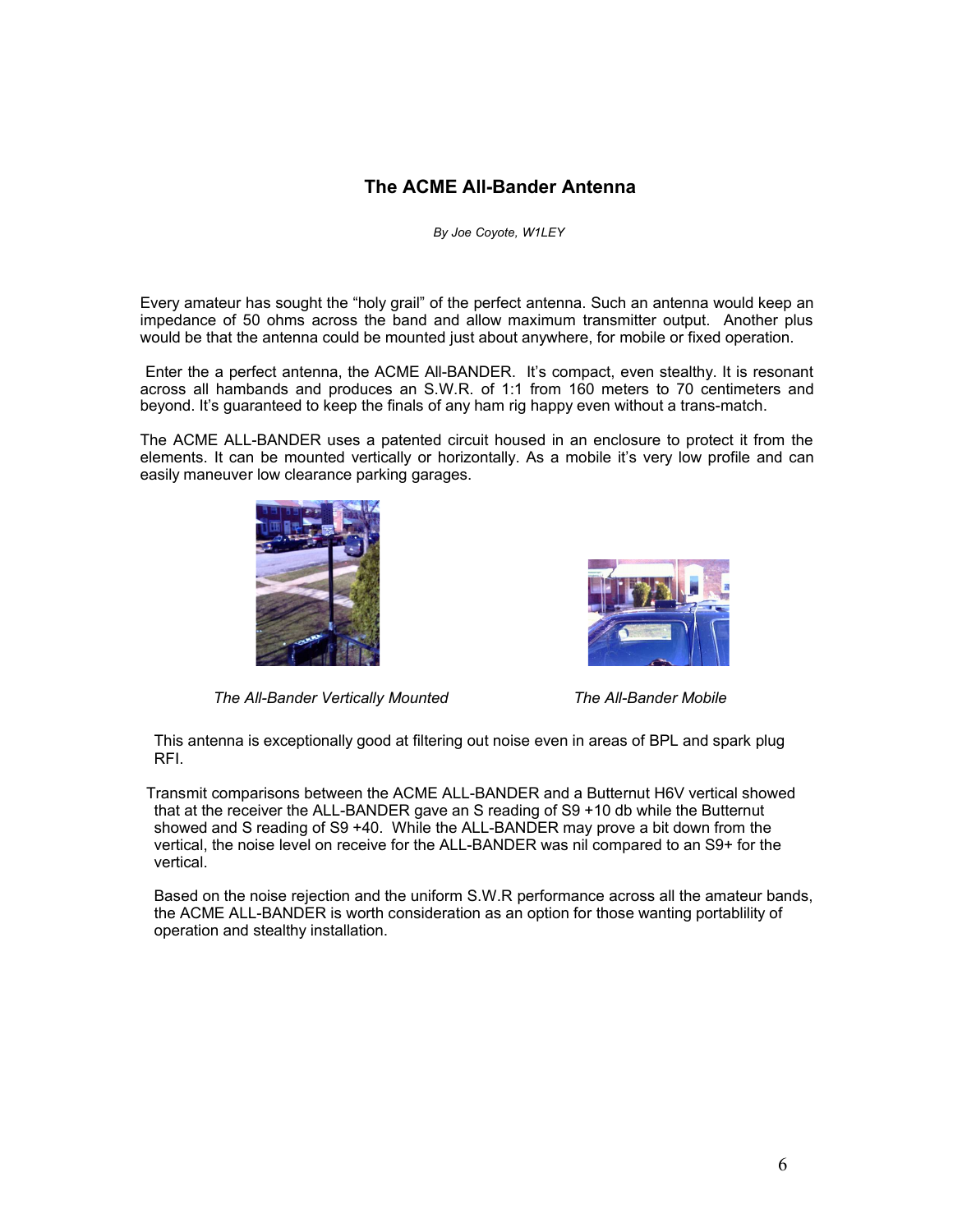|                                                                | April |     |                                                      |            |             |      |
|----------------------------------------------------------------|-------|-----|------------------------------------------------------|------------|-------------|------|
| Sun                                                            | Mon   | Tue | Wed                                                  | Thu        | Fri         | Sat  |
| <b>BARC</b><br>Hamfest                                         |       | 3   | Meeting<br>Coffmans<br>7:30 pm                       | 5          | Good Friday |      |
| 8<br><b>EASTER</b>                                             |       | 10  | 11<br>10 Meter Net<br>28.445 MHz<br>8 pm             | $\vert$ 12 | 13          | 14   |
| 15                                                             | 16    | 17  | 18<br>Meeting<br>Coffmans<br>7:30 pm                 | 19         | 20          | 21   |
| 22<br>York Pa<br>Hamfest<br>http://www.y<br>orkhamfest.o<br>rg | 23    | 24  | 25 <sub>1</sub><br>2 meter Net<br>147.24 MHz<br>8 pm | 26         | 27          | 28   |
| 29                                                             | 30    |     |                                                      |            |             |      |
|                                                                |       |     |                                                      |            |             | 2007 |